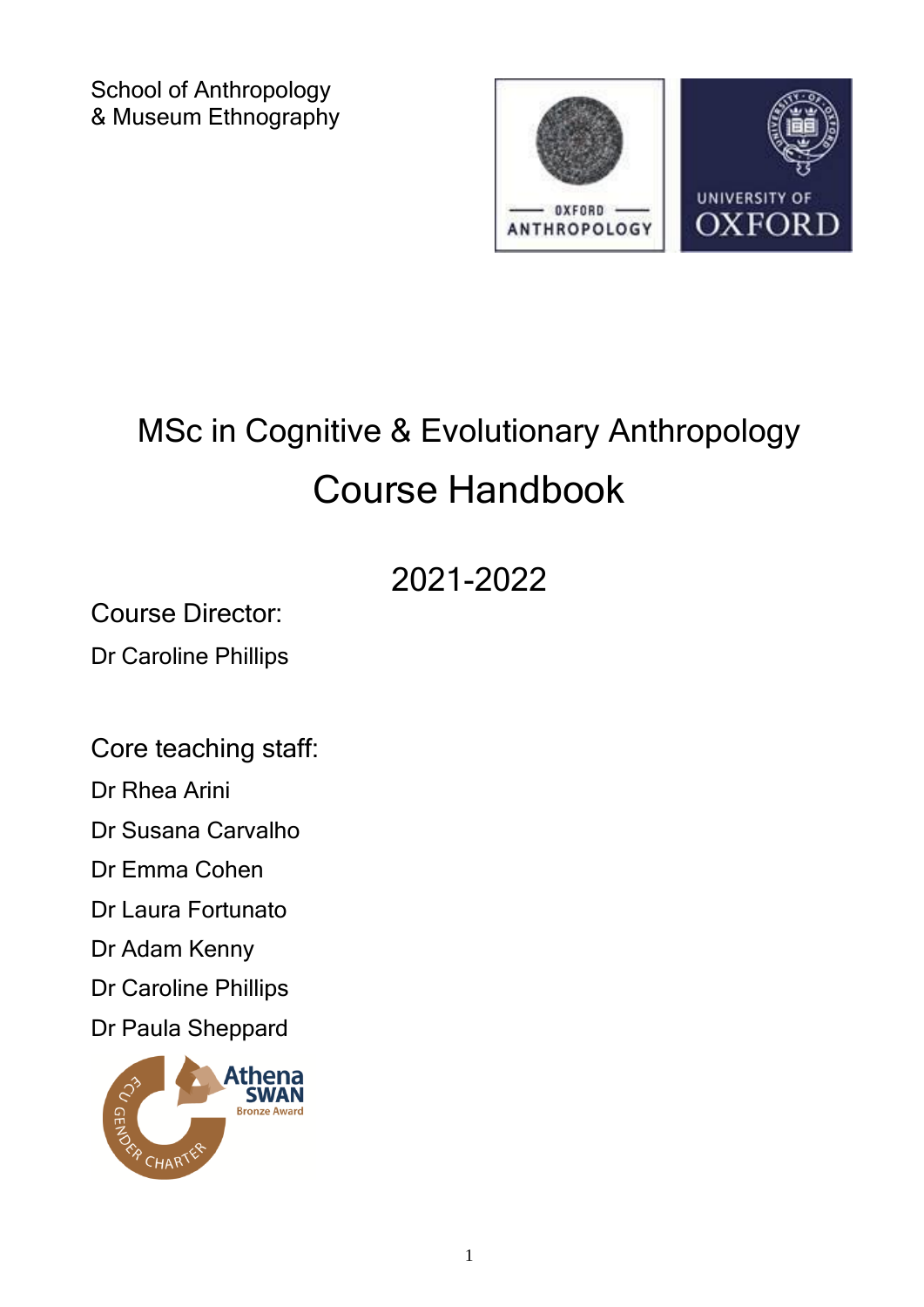This handbook applies to students starting the MSc in Cognitive & Evolutionary Anthropology in Michaelmas Term 2021. The information in this handbook may be different for students starting in other years. If you need to refer to information found in this handbook, please specify the version you read. This is version 1.0 (1st October 2021).

#### **Disclaimer**

The Examination Regulations relating to this course are availabl[e here.](https://examregs.admin.ox.ac.uk/Regulation?code=mosbcicandevolanth&srchYear=2020&srchTerm=1&year=2019&term=1) If there is a conflict between information in this handbook and the Examination Regulations, then you should follow the Examination Regulations. If you have any concerns, please contact the Course Director.

The information in this handbook is accurate as of 1<sup>st</sup> October 2021. However, it may be necessary for changes to be made in certain circumstances, as explaine[d here.](https://www.ox.ac.uk/admissions/graduate/courses/changes-to-courses) If such changes are made, the department will publish a new version of this handbook together with a list of the changes and students will be informed.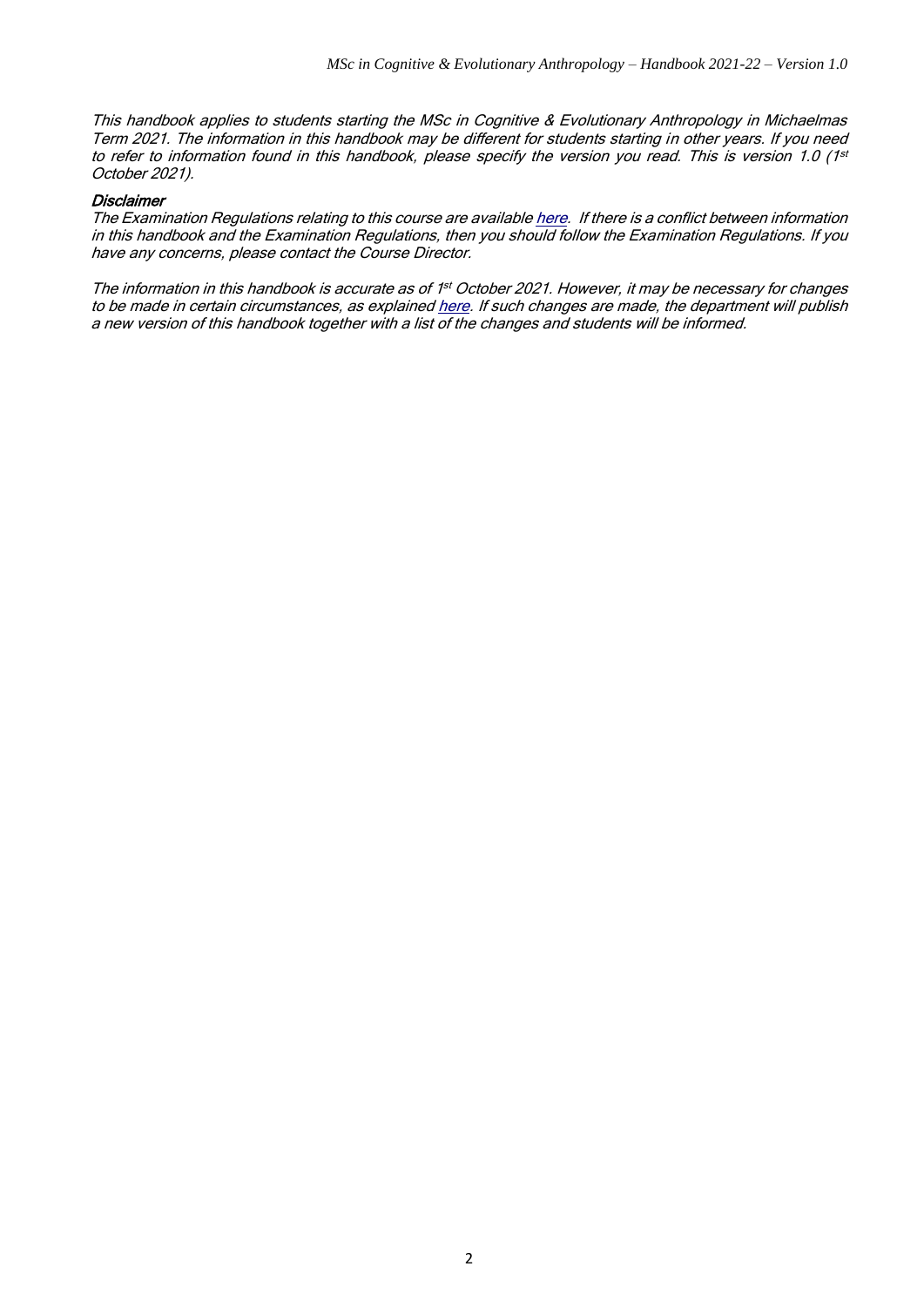**CEA** 

## Table of Contents

|      |                                | 1. Welcome to the MSc in Cognitive & Evolutionary Anthropology                                                                                                          | 5          |  |  |
|------|--------------------------------|-------------------------------------------------------------------------------------------------------------------------------------------------------------------------|------------|--|--|
|      | 6<br>2. MSc CEA Teaching Staff |                                                                                                                                                                         |            |  |  |
|      | 2.1. Graduate Affairs          |                                                                                                                                                                         |            |  |  |
|      | 7<br>3. Course Timetable       |                                                                                                                                                                         |            |  |  |
|      | 3.1.                           | Michaelmas Term (Autumn)                                                                                                                                                | 7          |  |  |
|      | 3.2.                           | Hilary Term (Spring)                                                                                                                                                    | 8          |  |  |
|      | 3.3.                           | <b>Both Terms</b><br><b>Supplementary Lectures and Events</b>                                                                                                           | 73.4.<br>9 |  |  |
|      | 3.5.                           | <b>Research Activities</b>                                                                                                                                              | 9          |  |  |
|      |                                | 4. The Learning Process                                                                                                                                                 | 10         |  |  |
| 4.1. |                                | Essays and assessment 105. The Dissertation<br>105.1. Dissertation preparation<br>quidelines 105.2 Instructions and quidelines for submission<br>$115.3$ Assessment and |            |  |  |

<span id="page-2-0"></span>guidelines 105.2. Instructions and guidelines for submission 115.3. Assessment and Examination 115.4. Course Advising and Dissertation Supervision 115.5. The Dr Nicola Knight Dissertation Prize in Quantitative Methods 125.6. Previous MSc Dissertations 126. The Examination Conventions & Process 136.1. The Examination<br>ss 137. Background Reading 148. Beyond CEA: Oxford, organiza Process 137. Background Reading 148. Beyond CEA: Oxford, organizations and events 159. Further Information 16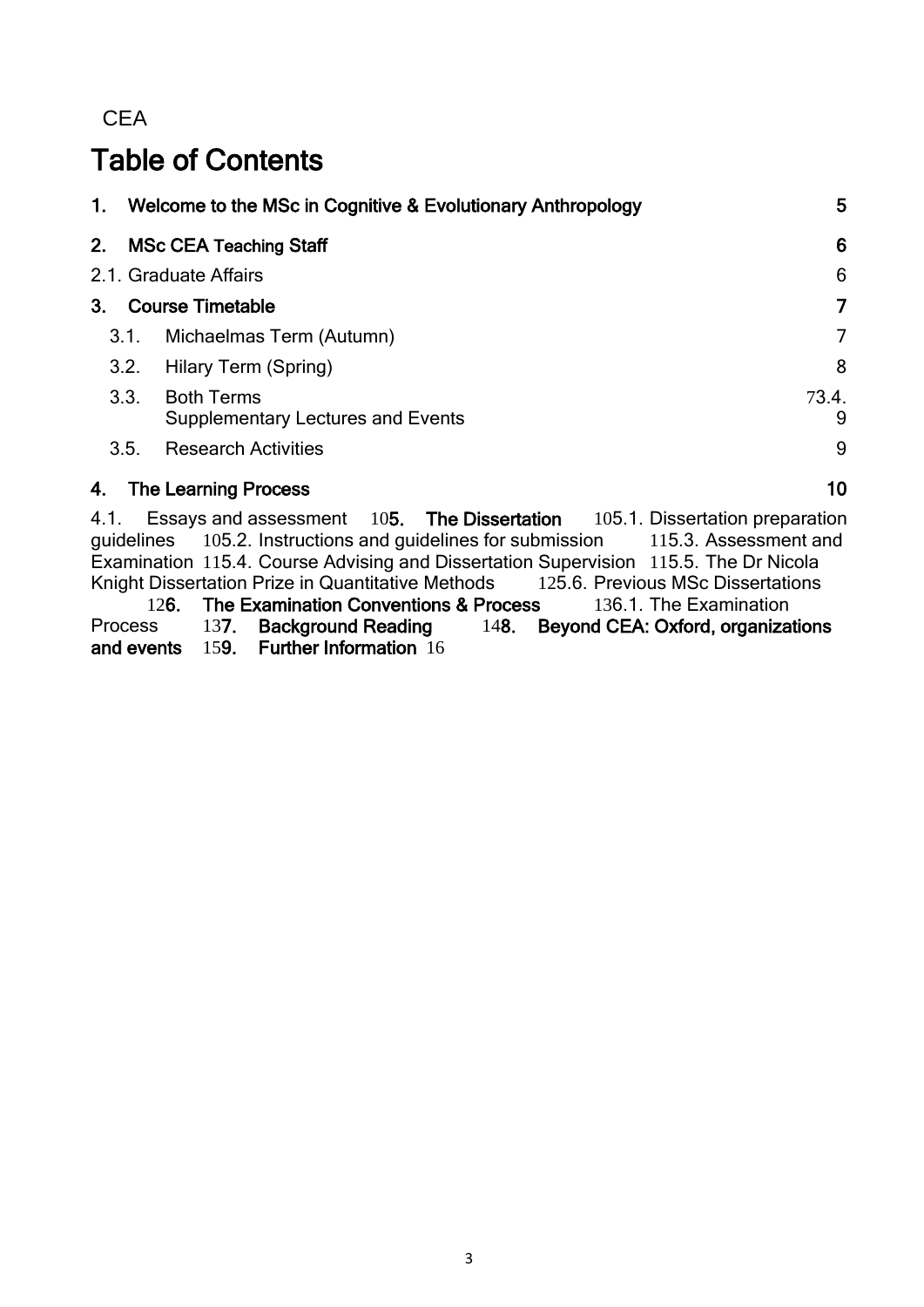#### 1. Welcome to the MSc in Cognitive & Evolutionary Anthropology

The MSc in Cognitive & Evolutionary Anthropology explores human thought, behaviour, and culture from the perspectives of the evolutionary and cognitive sciences.

Since the inception of modern anthropology, considerations of the impact of human biology and natural ecology on human thought, behaviour, social structures and cultural expression have occupied a central position in the field. Anthropology at Oxford has championed this decidedly scientific side of anthropology. Developments in evolutionary approaches to genetics, culture and animal behaviour, as well as evolutionary psychology and neuroimaging studies, have already begun to change the face of anthropology. Similarly, advances in the cognitive sciences, including the area of cognition and culture, have begun to reinvigorate cognitive anthropology and to bridge the gap between cultural and biological anthropology, bringing them closer together than at any other time in their respective histories. Connecting biological capacities to cultural expression requires an eye on cognition. Likewise, a thorough study of cognition and its interplay with culture requires that attention be paid to biology and evolution.

The principal objectives of the degree are to provide a firm grounding in the theories and methods of cognitive and evolutionary anthropology and to prepare you for research degrees in evolutionary psychology, evolutionary biology, primatology, cognitive anthropology, evolutionary anthropology and biological anthropology.

To that end, the course consists of four examined "papers" (constituting two-thirds of your final mark) and a research dissertation (one-third of your final mark). The four papers are Principles of Evolution and Behaviour, Evolution and Human Behaviour, Mind and Culture, and Quantitative Methods in Human the Sciences. Your dissertation will consist of an original research proposal that you will develop to address a question in cognitive and evolutionary anthropology.

The course is taught through a combination of seminars, practical exercises, presentations, workshops and other group sessions to help you prepare for your exams. The latter will also help you develop your dissertation project. In addition, there is a wide range of lectures within the School of Anthropology (especially at the Institute of Human Sciences) and at the University at large that are relevant to your studies and which you are eligible to attend.

The course also aims to develop transferable skills, including communication (through seminar presentations and discussions), report writing and research (through preparation of essays and a research dissertation), and statistical and computing skills. These, along with the analytical skills that the theory courses will allow you to develop, can be applied in any subsequent career.

This document contains an overview of the course, with suggestions for where to seek further information. Important information that applies equally to all members of the School can be found in the [SAME Graduate Handbook](https://www.isca.ox.ac.uk/graduate-handbook#/) and in the [Examination Conventions](https://www.anthro.ox.ac.uk/examination-conventions-and-marking-criteria) for this degree, which should be read in conjunction with this course handbook.

As you'll be aware, things will be a little different from usual this year due to ongoing restrictions relating to the Covid-19 pandemic. At the time of updating this handbook, it is anticipated that course delivery will entail a flexible blend of online and face-to-face activities. We will keep you updated on course-specific guidance as we go along. For more general information, advice and updates please check the Oxford Students webpage of the University website: [ox.ac.uk/students and](http://ox.ac.uk/students%20and%20ox.ac.uk/coronavirus/students.)  [ox.ac.uk/coronavirus/students.](http://ox.ac.uk/students%20and%20ox.ac.uk/coronavirus/students.)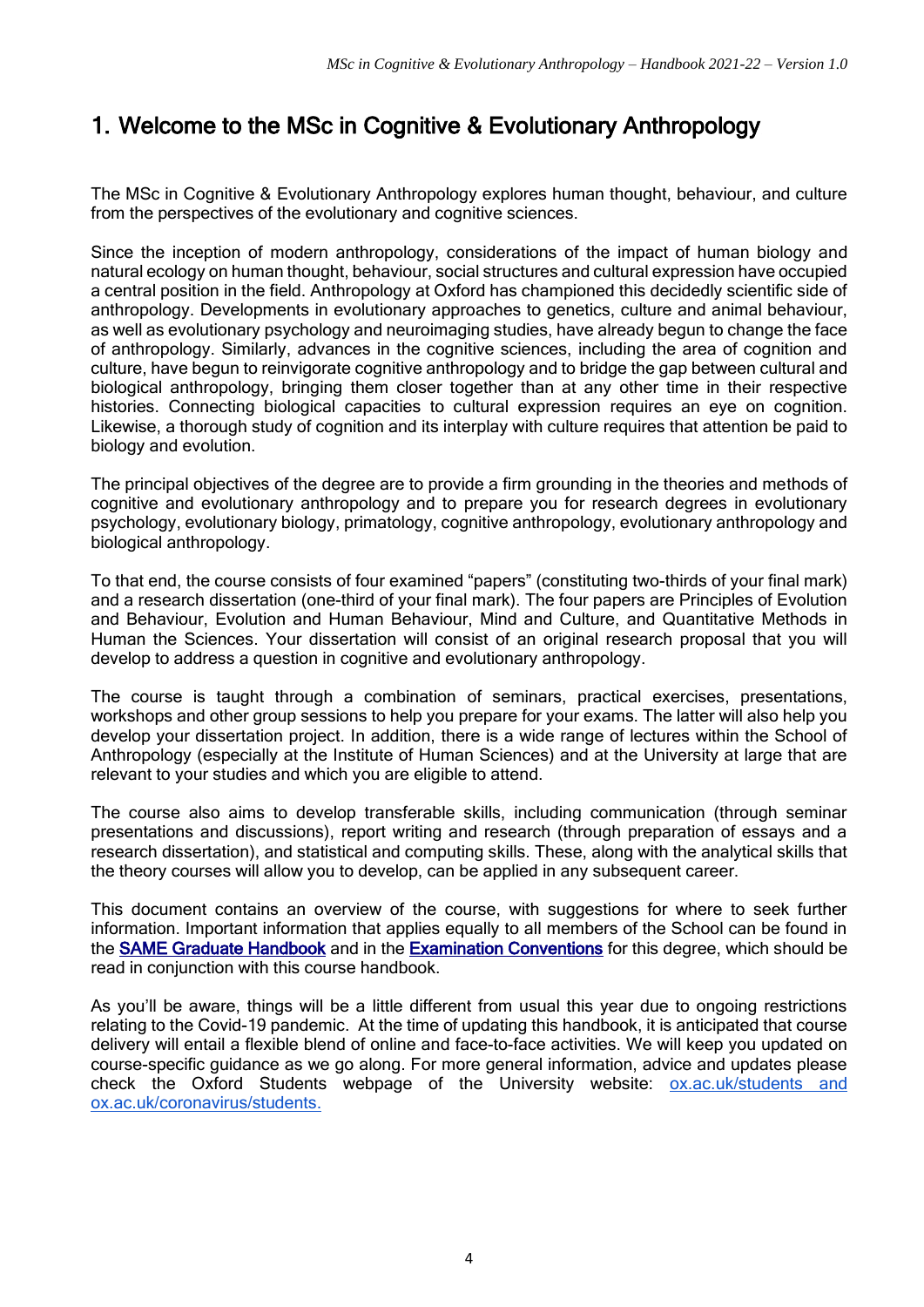## <span id="page-4-0"></span>2. MSc CEA Teaching Staff

Dr Rhea Arini, 64 Banbury Road, Calleva Research Centre Postdoctoral Research Associate, Magdalen College & School of Anthropology and Museum Ethnography.

Dr Susana Carvalho, 64 Banbury Rd. Associate Professor of Palaeoanthropology; Lecturer and Tutor, Institute of Human Sciences; Fellow in Palaeoanthropology, St. Hugh's College; Director of the Oxford-Gorongosa Paleo-Primate Field School. On research leave during the year 2021-22

Dr Emma Cohen, 64 Banbury Rd. Associate Professor of Cognitive Anthropology; Lecturer and Tutor, Institute of Human Sciences; Fellow and Director of Studies in Human Sciences, Wadham College. Partial research leave for MT21-TT22.

Dr Laura Fortunato, 64 Banbury Rd. Associate Professor of Evolutionary Anthropology; Lecturer and Tutor, Institute of Human Sciences; Fellow and Director of Studies in Human Sciences, Magdalen College.

Dr Adam Kenny, 64 Banbury Road, Calleva Research Centre Postdoctoral Research Associate, Magdalen College & School of Anthropology and Museum Ethnography.

Dr Caroline Phillips, 64 Banbury Rd. Lecturer in Palaeoanthropology, Institute of Human Sciences; Stipendiary Lecturer in Biological Sciences, St Hugh's College

Dr Paula Sheppard, 43 Banbury Road. Lecturer in Evolutionary Medicine, Institute of Human Sciences

#### 2.1. Graduate Affairs

Dr Ramon Sarro, 51 Banbury Rd. Director of Graduate Studies, School of Anthropology.

Mrs Mel Goodchild, 51 Banbury Rd. Graduate Courses Administrator, School of Anthropology.

Email addresses are [name.surname@anthro.ox.ac.uk,](mailto:name.surname@anthro.ox.ac.uk) except in the case of Director of Graduate Studies: [dgs@anthro.ox.ac.uk](mailto:dgs@anthro.ox.ac.uk)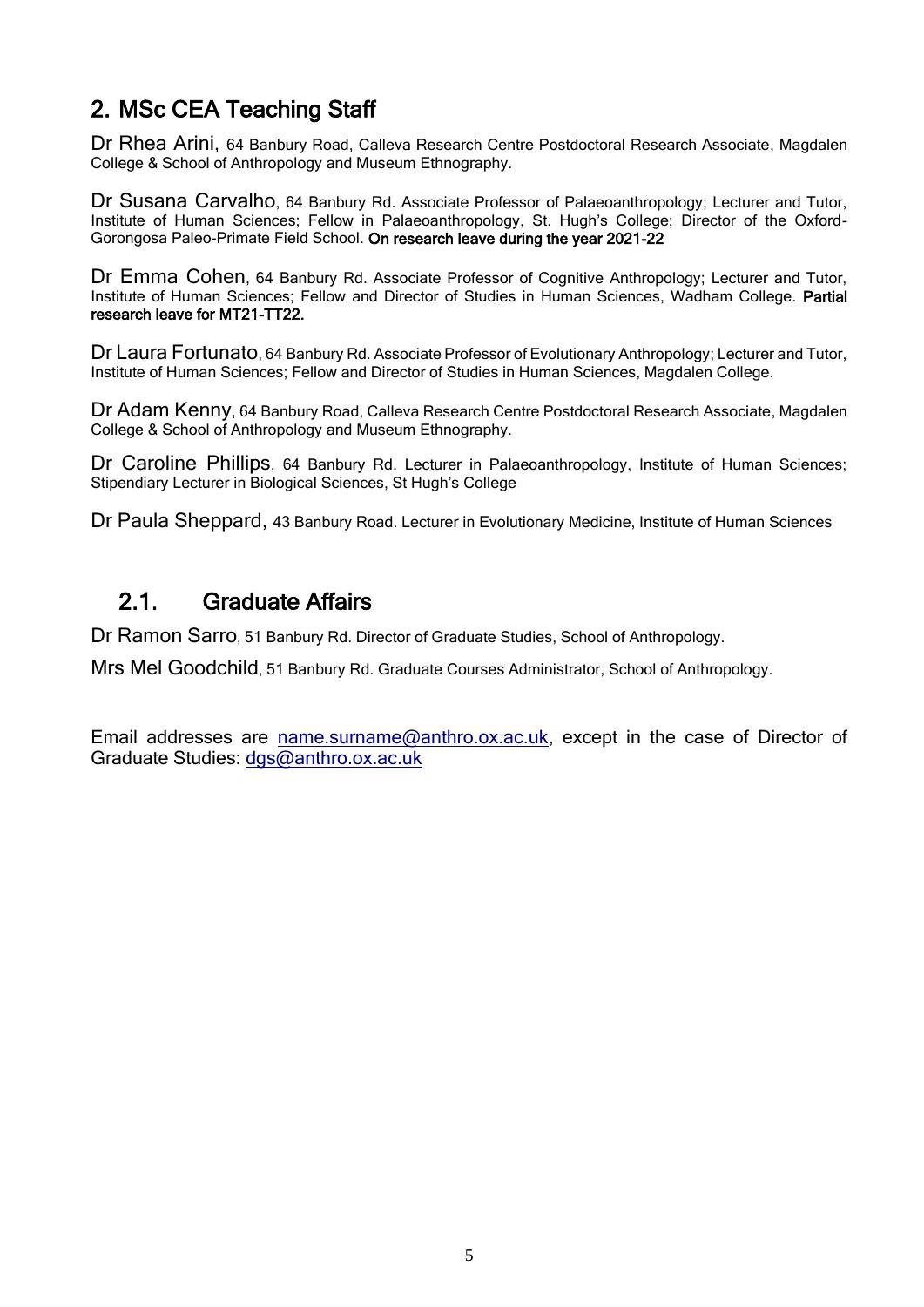## <span id="page-5-0"></span>3. Course Timetable

The degree consists of four core examined courses, two of which are taken in Michaelmas Term (Principles of Evolution and Behaviour, Quantitative Methods in the Human Sciences) and two of which are taken in Hilary Term (Evolution and Human Behaviour, Mind and Culture). In addition, there are further classes dealing with research methods, dissertation planning, preparing for future research opportunities and practical classes in statistics.

### <span id="page-5-1"></span>3.1. Michaelmas Term (Autumn)

#### Principles of Evolution and Behaviour (PEB)

Times and Location: Tuesday, 10:30-12:30 at 64 Banbury Road Convener: Dr Caroline Phillips

Week Theme of seminar\*

|  | Pre-recorded mini lectures will be available |  |  |
|--|----------------------------------------------|--|--|
|--|----------------------------------------------|--|--|

 $1st$ Meet the ancestors: Hominin evolution and behaviour

Weeks 2-8 focus on core topics in Primate Behaviour and Evolution:

 $2<sub>nd</sub>$ Landscape of fear **3rd Diet** 4<sup>th</sup> Origins of technology I 5<sup>th</sup> **Brain encephalisation**  $6<sup>th</sup>$ Origins of technology II  $7<sup>th</sup>$ Behaviours towards death of conspecifics **8th** Future of archaeology, anthropology and primatology in relation to decolonisation

#### Quantitative Methods in the Human Sciences (QM)

Times and Location: Thursday, 14:00-16:00 Convener: Dr Paula Sheppard

| Week                         | Theme of seminar*                                                              |
|------------------------------|--------------------------------------------------------------------------------|
| 1 <sup>st</sup>              | Introducing R, describing data with ggplot                                     |
| 2 <sub>nd</sub>              | Inference, sampling, registered reports, and the General Linear Model          |
| 3 <sup>rd</sup>              | Control variables, interactions and more advanced plotting, AIC                |
| 4 <sup>th</sup>              | The Generalised Linear Model                                                   |
| 5 <sup>th</sup>              | Data wrangling with R, pipes                                                   |
| 6 <sup>th</sup>              | Research design: from idea to results, piloting, surveys                       |
| 7 <sup>th</sup>              | Causality, confounding, and experiments, ANOVA                                 |
| 8 <sup>th</sup><br>resources | Responsible research: reproducibility, version control, R markdown, exploiting |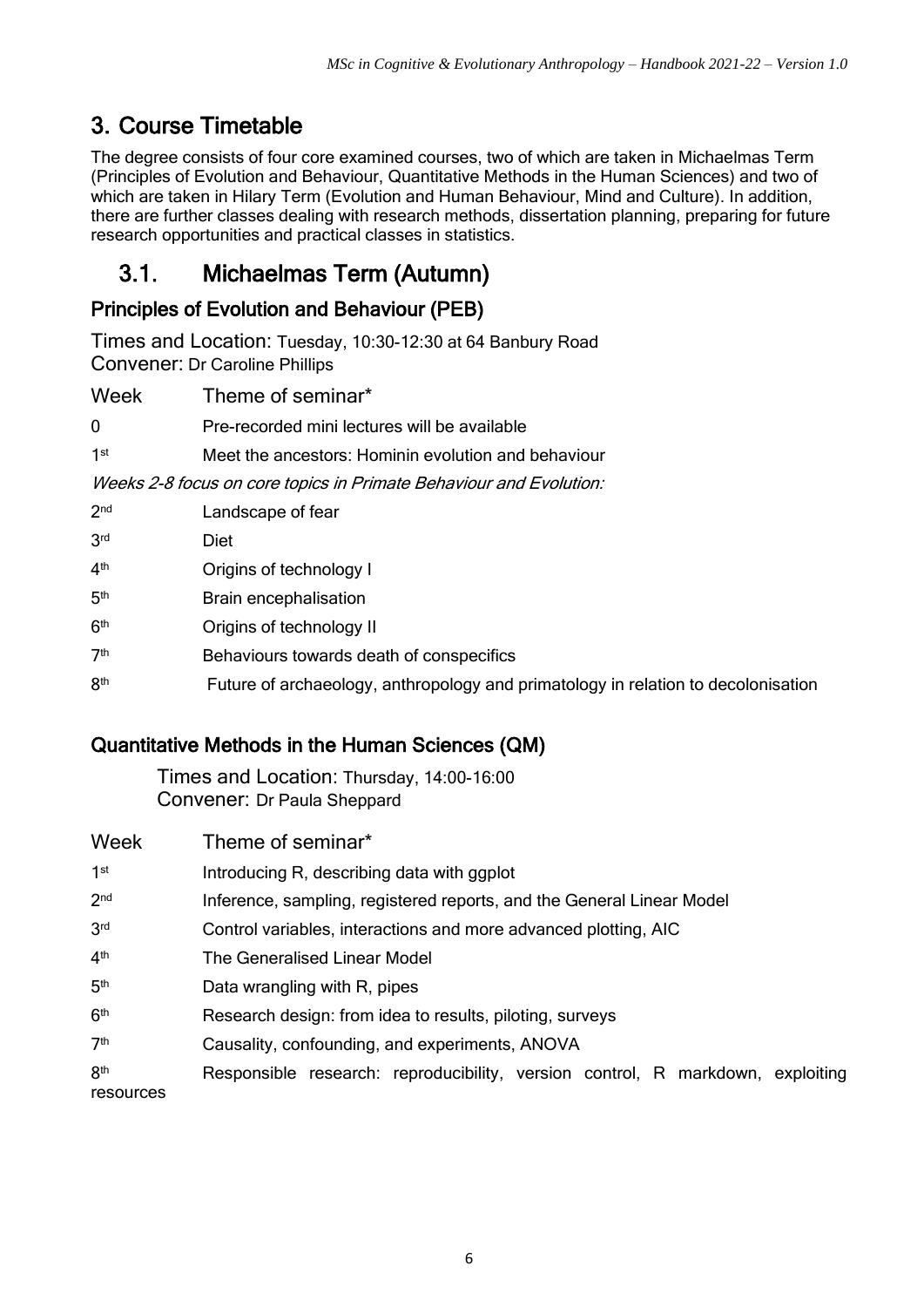## <span id="page-6-0"></span>3.2. Hilary Term (Spring)

### Evolution and Human Behaviour (EHB)

Times and Location: TBC Convener: Dr Adam Kenny

| Week            | Theme of seminar*                                    |
|-----------------|------------------------------------------------------|
| 1st             | Introduction: evolutionary explanations of behaviour |
| 2 <sub>nd</sub> | <b>Historical overview</b>                           |
| 3rd             | Modern human behaviour: emergence and variation      |
| 4th             | Approach 1: human behavioural ecology                |
| 5th             | Approach 2: evolutionary psychology                  |
| 6th             | Approach 3: cultural evolution                       |
| 7th             | Is human behaviour unique?                           |
| 8th             | Retrospect                                           |

#### Mind and Culture (M&C)

Times and Location: TBC Convener: Dr Emma Cohen

Week Theme of seminar\*

Mind, Brain and Body

- 1st Intuitive and scientific dualism
- 2nd Putting brain and body together again

The Social and Cultural Niche

- 3rd The social niche
- 4th The cultural niche
- 5th The WEIRD problem (still)

Evolution, Ontogeny and Culture

- 6th Evolution and variation
- 7th Ontogenetic adaptation
- 8th Applications: education, crime

\*Themes of seminars are provisional. Updated outlines will be provided at the beginning of the relevant term.

## 3.3. Both Terms

#### Dissertation Workshops

The course also features a series of six 2-3hr workshops to help with the process of preparing your research dissertation. Workshops are intended to guide you through the processes of selecting a topic for your project, together with some core aspects of project design. These are spaced through the year in such a way that they allow you to develop your ideas according to set milestones and submission deadlines. Workshops are highly interactive and collaborative.

The course will not be examined. However, attendance is compulsory.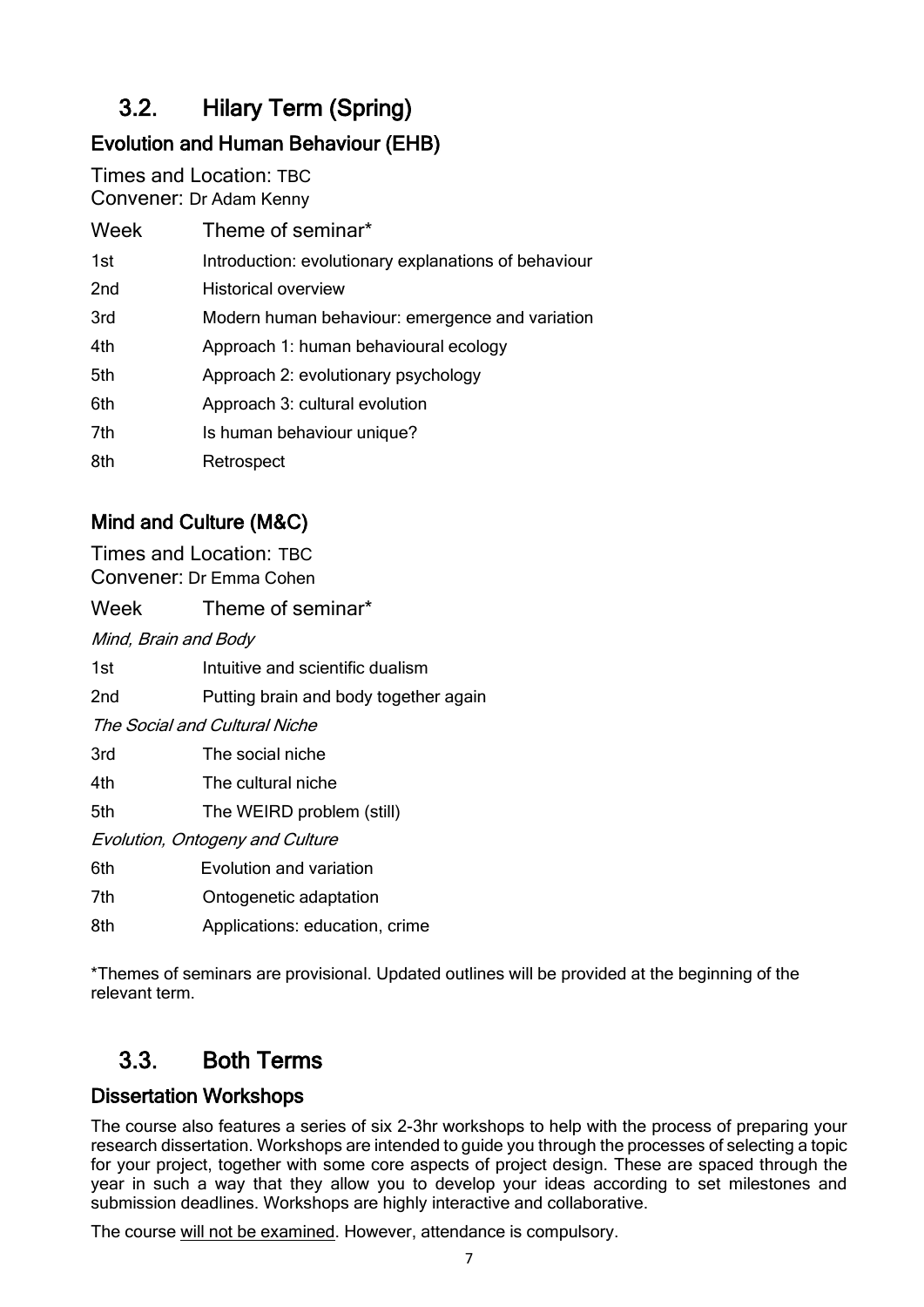Times and Location: Wednesday, 10:00 – 12:30 (Weeks 3, 5 & 7) at 43 Banbury Road Convener: Dr Caroline Phillips

#### <span id="page-7-0"></span>3.4. Supplementary Lectures and Events

You will receive information about relevant recommended lectures offered within the School of Anthropology (e.g., on evolutionary genetics, human evolution, behavioural evolution, evolutionary primatology etc.). These lectures are of particular interest to students who wish to supplement their existing knowledge.

Throughout the year, you will be notified by email of a range of CEA-based seminars, lectures, and social events. These include the Primate Conversation seminar series (normally Tuesdays 3-4pm), which students are encouraged to attend. Students are also encouraged to check the departmental seminar listings as well as the full range of public lectures, debates, and events on offer around the university, such as the Evolution, Medicine and Public Health (EMPH) seminar series in Hilary term (time TBC), and events organised by Reproducible Research Oxford (RROx;

[https://ox.ukrn.org/events/\)](https://ox.ukrn.org/events/). Listings can be consulted on departmental and university websites and in the University's official journal, the Gazette.

## <span id="page-7-1"></span>3.5. Research Activities

A range of opportunities for getting involved in research and gaining valuable experience as a research assistant are available within SAME, including lab-based and fieldwork assistantships and research. If you are interested, speak to your supervisor or any of the CEA teaching staff to discuss possibilities.

For more information on labs and research groups within Cognitive and Evolutionary Anthropology, go to https://www.anthro.ox.ac.uk/cognitive-evolutionary-anthropology/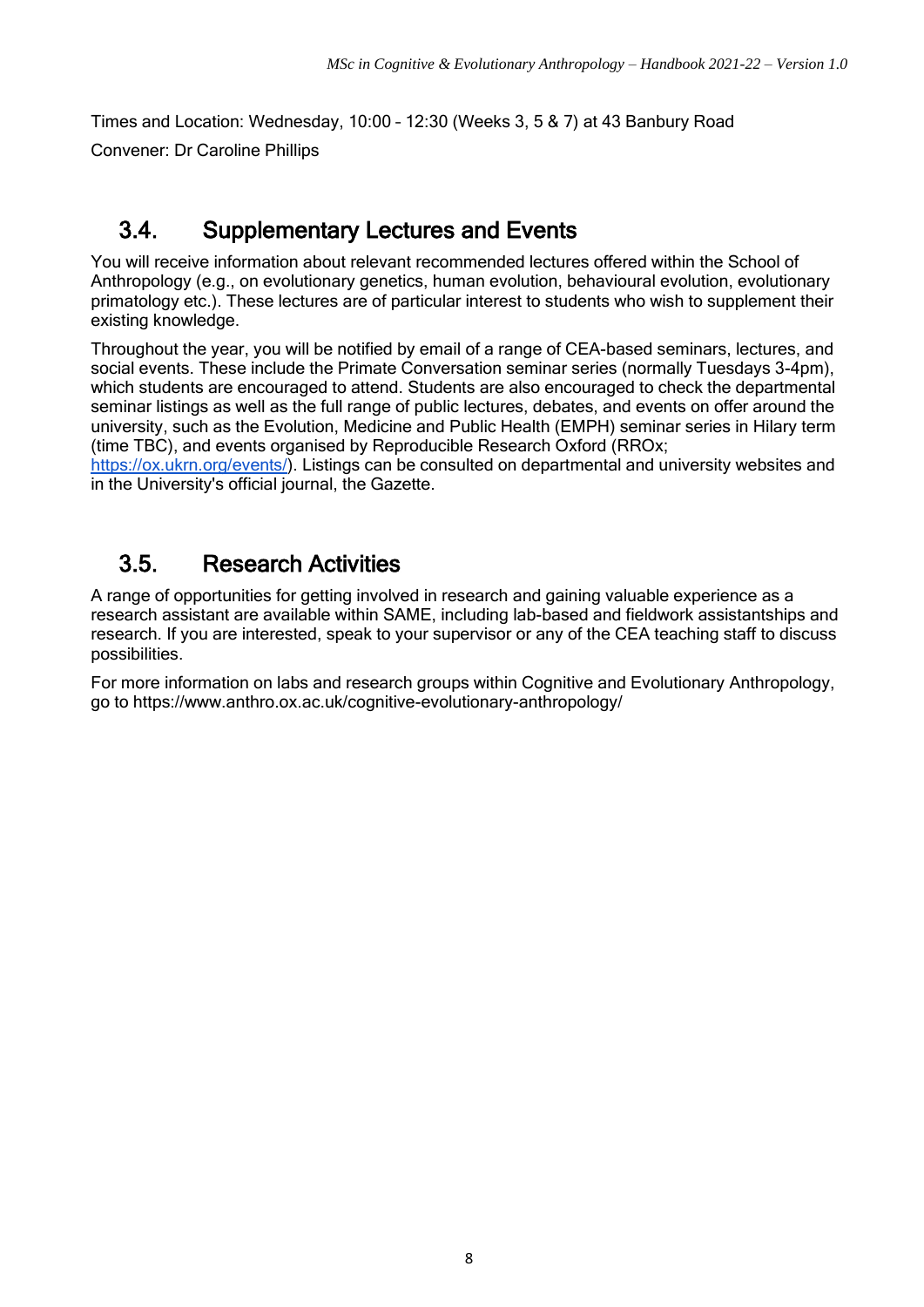#### <span id="page-8-0"></span>4. The Learning Process

The Principles of Evolution and Behaviour, Evolution and Human Behaviour, and Mind and Culture courses are taught as weekly seminars. Students complete preparation work and tasks set by the course conveners, drawing on the recommended readings and their own reading of the literature. Normally, students will take turns across the sessions to present or lead the discussion or a particular topic. Staff will act as umpires and guides, but how much you get out of the seminar will depend on how much you put into it and on how willing the rest of the group is to discuss issues raised by the readings and by the presenter(s). Don't treat these simply as lectures by your colleagues; the detailed exploration of intellectual material in a tutorial/seminar context, as opposed to prescriptive lectures, is a key feature of Oxford learning.

The seminar classes for the taught courses are intended to be cooperative learning experiences. They are also intended to give you practice at working together in small groups and at making presentations in public, as well as experience in learning how to identify and explain the key points of an issue. Before the course starts, you will be asked to sign up to present particular topics throughout the term. You will prepare detailed analyses of the topic, based on your reading of relevant literature and discussions. Presenters will be expected to have done a lot of background literature research and thinking about the topic, and will act as discussion leaders. Everyone else is expected to have read the relevant literature AND to contribute to the discussion of the issues in question.

> One of the guiding principles behind this approach is that you learn most quickly and effectively if you have to explain something to someone else. If nothing else, it helps focus your attention on what you haven't understood the first time you read through an article in a journal. In addition, having to make so many presentations over the course of the year will help you get used to performing in public. Increasingly - and in all walks of life from science to business to the civil service - making presentations is becoming central. Everyone finds it hard to do initially - but the more often you do it, the easier it becomes.

#### Your responsibilities:

(a) If you are presenting: you must read as much of the relevant literature listed on the reading list as you can plus anything else that you happen to come across in the latest issues of the relevant journals. Your goal is to:

- identify the key questions that are being addressed in the literature;
- $\cdot$  explain how researchers are going about answering them, and what they have found;
- · evaluate the strengths and weaknesses of the various approaches and answers.

In general, you should be able to answer the questions that your fellow students have about the topic and the readings. Lecturers will help you, both by filling in some details and by ensuring that you don't stray too far from the key issues.

(b) If you are NOT presenting: you should read at least the core recommended readings for each topic plus some of the remaining readings, so that you can contribute in an informed way to the discussion. Remember that you will be examined on this material in the summer and the more work that you put in on a weekly basis to lay the foundations of knowledge, the easier and more successful those examinations will be. More specific guidance and 'homework' requirements are provided at the start of each course by course conveners.

In general, you should come prepared to ask interesting questions about the material. Do not be afraid to ask questions and to press the discussion leader on points that you don't understand (that helps both you and them, as well as the others, to learn). The success of the group's learning experience depends as much on your contribution as it does on that of the discussion leader. The most important thing is not to be afraid to be wrong, whether as leader or in discussion.

> Remember, if you don't understand something, it is likely that the others don't either. So, plunge in and ask! Your apparently naive question might just open up an important or entirely new dimension.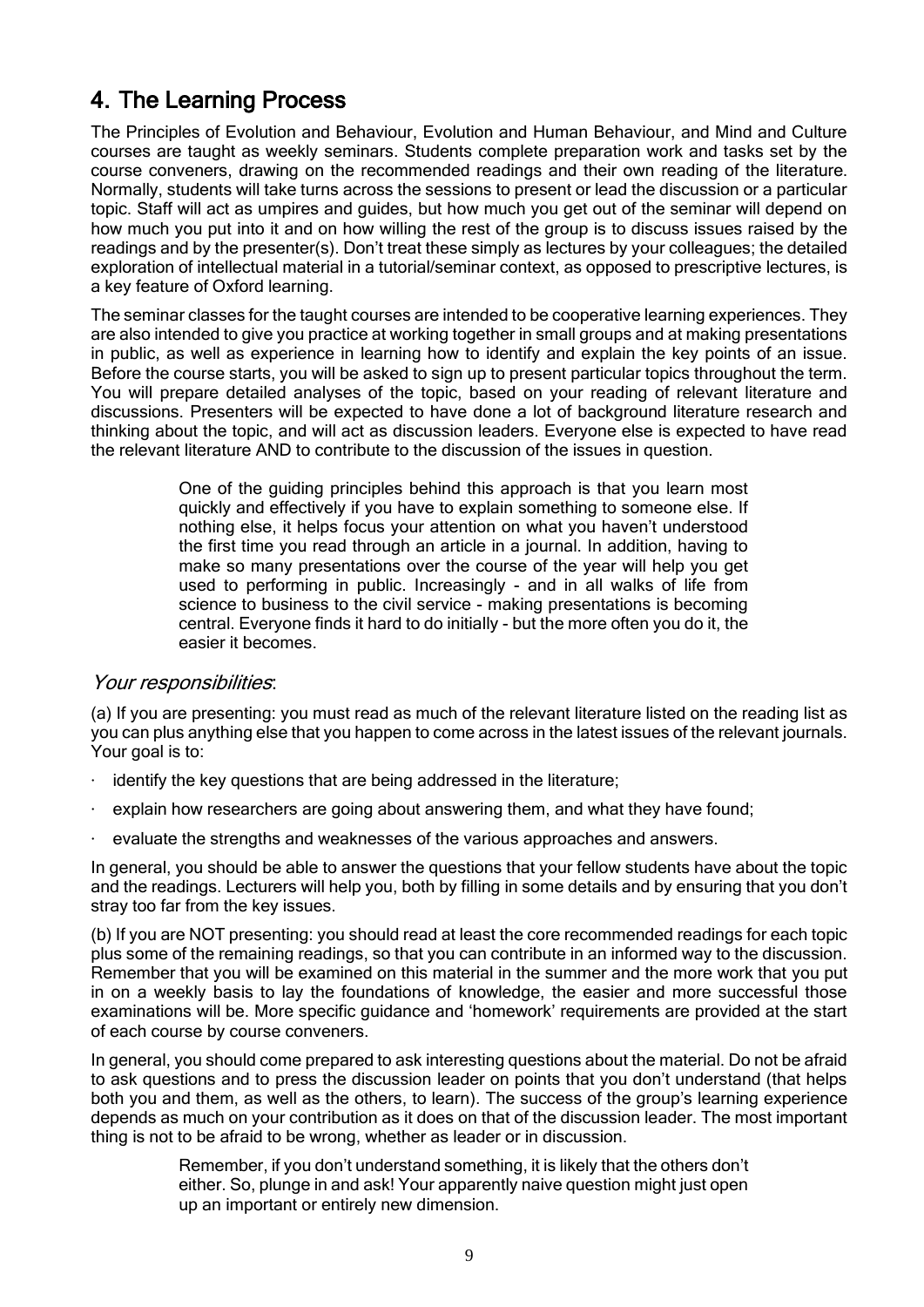## 4.1. Essays and assessment

Opportunities for additional practice in structuring and presenting your arguments are provided through essay assignments. At least one essay per core theory course (PEB, EHB, and M&C) will be assigned by and submitted to course conveners. Essays should be approx. 2,000 words and appropriately formatted and referenced. They will not count formally toward your final mark, but they are compulsory and the writing practice as well as the feedback you receive will be useful preparation for your exams. The topics covered in all three of these courses will be examined in the summer, at the end of Trinity Term.

Note that the Quantitative Methods in the Human Sciences course will be delivered as a series of 2 hour classes that combine lecturing and practical exercises together. It is advised that you bring your own laptop to complete the work during each class. If this might prove a challenge for any reason, please contact the School's Academic Administrator, Vicky Dean ([vicky.dean@anthro.ox.ac.uk\)](mailto:vicky.dean@anthro.ox.ac.uk) on this matter. There will be class and homework assignments associated with it for most weeks. In addition, unlike the other three papers, the Quantitative Methods course will be examined by means of a take-home exam released not later than Friday of  $8<sup>th</sup>$  Week of Michaelmas Term, consisting of theoretical and data-based questions.

See below for more information on the examination process.

### 5. The Dissertation

The dissertation constitutes one third of your overall course mark and is an important component of your scientific training. The dissertation will consist primarily of an original proposal for credible scientific research in the area of cognitive and evolutionary anthropology, grounded in a comprehensive literature review relevant to your research question. It gives you a chance to explore more deeply a topic of interest related to the subject matter of the core courses. It also provides an opportunity to develop skills in quantitative research design and implementation, and to prepare for further study at doctoral level.

You will need to demonstrate your ability to formulate a theoretically well-motivated and tractable research question, provide a thorough and critical review of relevant literature, develop an adequate method and design for collecting and analysing data, critically discuss the wider implications and limitations of the proposed research, present an appropriate logistical plan for resourcing and implementation, and demonstrate due consideration of sound ethical practice and scientific integrity in research. Whether you continue to doctoral research or not, the skills you will acquire in designing and planning research of scientific excellence and integrity will be extremely valuable for your future career.

### 5.1. Dissertation preparation guidelines

This guidance regarding preparation and submission of dissertations for examination for the MSc in Cognitive & Evolutionary Anthropology supplements the official instructions and guidance given in the university exam regulations, which state:

Candidates will be required to submit a dissertation of no more than 15,000 words in length, on a topic agreed with their supervisors. The proposed title of the dissertation, together with a paragraph describing its scope and the supervisor's written endorsement, must be submitted to the Chair of Examiners by Tuesday of the fifth week of Trinity Term. The dissertation must be submitted via Inspera not later than noon on the last Wednesday in August in the year in which the examination is taken. The dissertation must be anonymous, accompanied by confirmation that it is the candidate's own work, and submitted in electronic format. The dissertation shall be provided with an abstract of up to 250 words, to be placed immediately after the title page. The word count shall be stated on the first page of the thesis.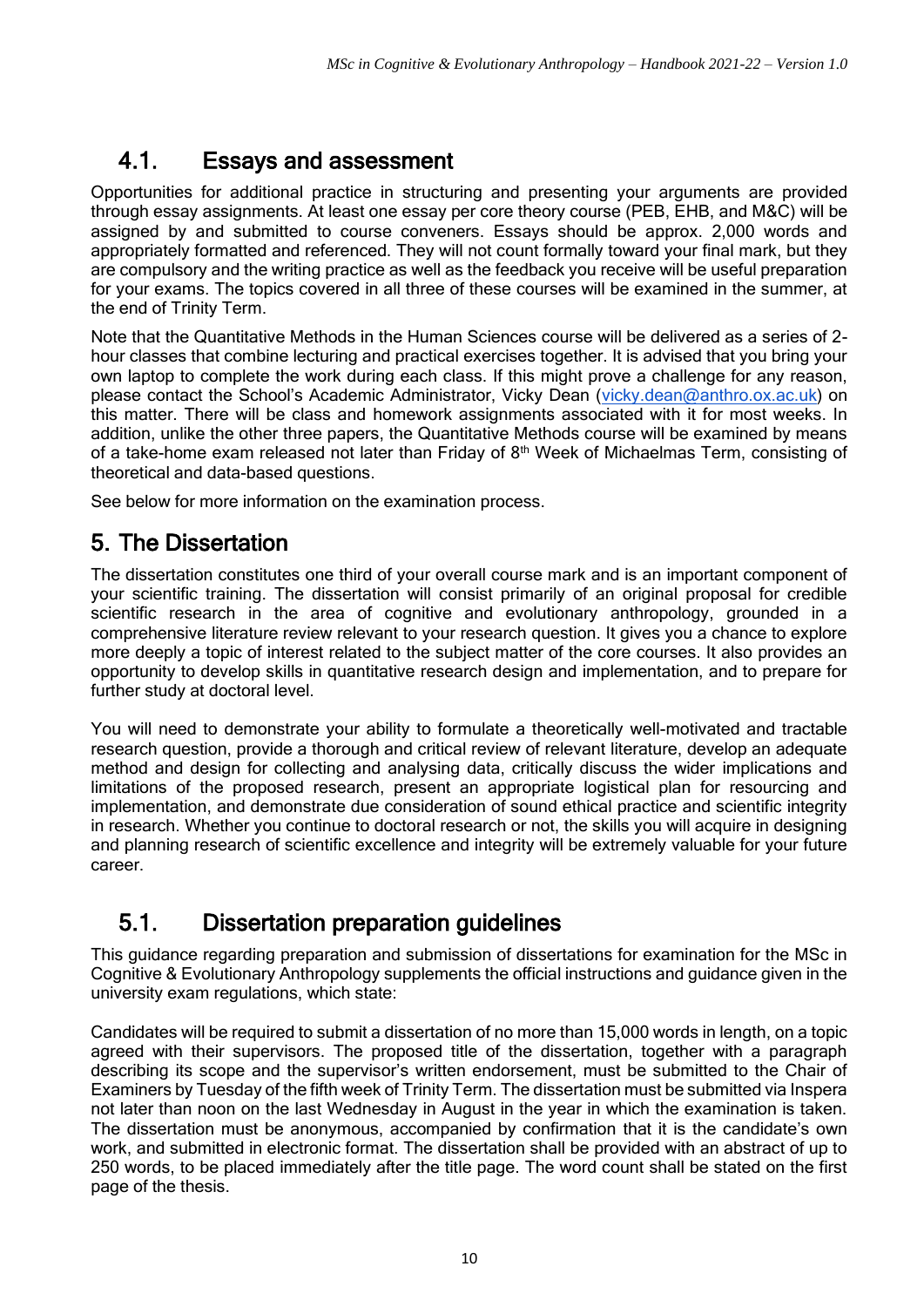## 5.2. Instructions and guidelines for submission

#### When?

The submission deadline is midday on the last Wednesday in August. You may submit before the deadline, but if you submit on the day be sure to allow plenty of time for uploading your document the time of submission is taken to be the time of submission as registered by the Inspera submission page. There are draconian penalties for late submissions detailed in the [Examination Conventions](https://www.anthro.ox.ac.uk/examination-conventions-and-marking-criteria) for the degree.

Where? Dissertations are submitted onto the Inspera platform, follow the Inspera link [here](https://www.ox.ac.uk/students/academic/exams/open-book/trinity-term) for further details; you will also receive practice training for electronic submission during the academic year.

#### Why?

What better way to spend the summer? The dissertation contributes 1/3 of your overall mark, and you must pass all elements of the course in order to be awarded the degree.

#### What?

Dissertations should be no more than 15,000 words.

Your electronic submission should include a cover sheet with your candidate number, project title, and word count. Full instructions for electronic submission appear on the [Inspera](https://www.ox.ac.uk/students/academic/exams/open-book/trinity-term) submission page. The standard cover sheet can be downloaded [here](https://www.anthro.ox.ac.uk/forms) (see clickable links in the list of SAME internal forms). Ensure that nothing indicating your name is associated with the dissertation and avoid identifying information (e.g. personal acknowledgements).

Include a 250-word abstract after the cover sheet outlining aims, methods, and any other relevant information.

Text may be 1.5 or double-spaced. The usual font recommendations apply - e.g., standard 11 or 12 point, Times or similar.

APA-style referencing is preferred. For guidance, see [here.](https://apastyle.apa.org/) Additional writing and formatting guidelines are to be found in the [Appendix 3.](https://www.anthro.ox.ac.uk/appendix-3-writing-guidelines)

#### 5.3. Assessment and examination

Dissertations will be marked independently by two internal examiners, who then confer and agree a final mark. Marks are moderated by an external examiner. They will normally be finalised in the last week of September at a meeting of the Examinations Board and will be communicated to candidates via the self-service system online.

Examiners will assess all components of the dissertation using the marking conventions for dissertations that appear in the Appendix of the [Examination Conventions](https://www.anthro.ox.ac.uk/examination-conventions-and-marking-criteria) for the degree. Dissertations will be passed through TurnItIn software, which identifies any commonalities of the submitted work with existing published work (including online sources).

#### 5.4. Course advising and dissertation supervision

Early in Michaelmas Term you will be assigned a supervisor who will be your first contact in successfully navigating the course, particularly in the area of developing a dissertation project. Your advisor may deem it necessary to ask you for brief essays, presentations, or other work to help you prepare for your dissertation and exams. Your supervisor may also recommend readings, supplementary lectures and other training courses. You may change your supervisor up until the end of the second week of Hilary Term, subject to the agreement and availability of the new supervisor. You should discuss the matter with your supervisor or the Course Director in the first instance, who will liaise with the relevant member(s) of the teaching team. Bear in mind that the availability of staff for supervisory meetings may be severely limited by their own research and travel commitments between terms and after the end of Trinity Term.

Note that, although your allocated supervisor is your first point of contact with regard to developing your dissertation project, other members of CEA staff may also be approached with regard to specific questions, especially when aspects of your dissertation topic area fall outside your advisor's particular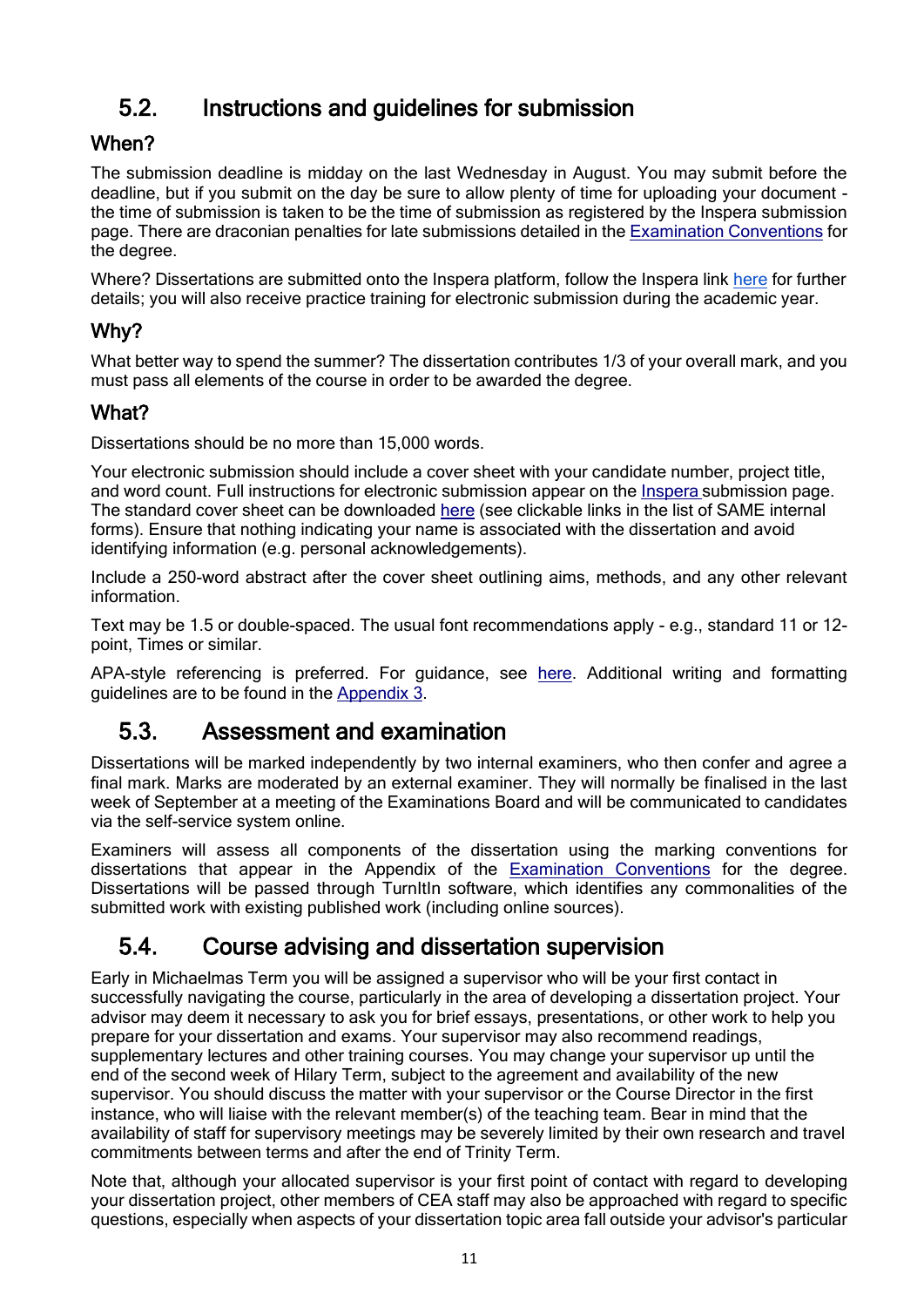area of expertise. Good practice is to discuss this in advance with your supervisor, and to use the staff member's office hour to arrange any such meetings.

#### 5.5. The Dr Nicola Knight Dissertation Prize in Quantitative **Methods**

In memory of Dr Nicola Knight, the School of Anthropology and Museum Ethnography awards a number of prizes for the best use of quantitative methods in an anthropological dissertation. Annual prizes: £100 for the best MSc level dissertation, and £100 for the best MPhil level dissertation. Additionally, a £100 DPhil prize may be awarded every 2 years. The School's Studentship Awards Committee administers the prizes.

Note: "best" here does not mean "fancy", but rather refers to the appropriateness of quantitative methods used.

#### 5.6. Previous MSc dissertations

Below are some examples of project titles from previous years of the MSc in Cognitive & Evolutionary Anthropology at Oxford. Copies of some are available from staff members.

- > Are There Plenty of Fish in the Sea? Adaptive Flexibility of the Sexual Overperception Bias in Response to Changes in the Perceived Sex Ratio
- > aDNA Relatedness Analysis to Enhance Cultural Interpretations of Prehistoric Cannibalism
- > On causally opaque rituals and their psychological potency in producing erroneous pattern detection and biased attributions of causality
- > Why do female chimpanzees become more frequent and efficient nut-crackers? An investigation into the developmental origins of the female bias in chimpanzee nut-cracking
- > Evolution in mind: Is the cultural evolution of cognitive mechanisms analogous to that of cultural skills?
- > An experiment in watching drama: The relationship between shared audience experience and collective creativity.
- > The Social Buffering hypothesis: To what extent does social support buffer exerciser's energy needs?
- > The origins of cooperation: Investigating the effects of predation pressure, resource distribution, and habitat fragmentation on prosociality in extant primates.
- > Sex differences in human intrasexual conflict: A cross-cultural text mining analysis.
- > Wild chimpanzee stone tool use: A model for the cognitive evolution of ownership in the hominin lineage.
- > Confidence as an evolutionary signal: Is deceptive overconfidence punished?
- > Why is scary music scary? An evolutionary model of musical dissonance.
- > A face to be reckoned with: The relationship between facial, psychological and behavioural dominance.
- > Tend and defend: Effect of acute stress on intra- and inter-group trust.
- > Can't tap this: The effect of social climate on the emergence of interpersonal synchrony.
- > Communication modalities and human social bonding: happiness, laughter and media naturalness.
- > Spatial patterning in the built environment.
- > Minimally counter-intuitive concepts in East Asian religions.
- > Assessing the impact of asynchronous and synchronous methods of communication on emotional closeness towards family and friends.
- > Fiction and social skills: Simulation of social experience as the function of fiction.
- > Sociality and risk in the Palaeolithic.
- > Marital stability in modern developed populations.
- > Behavioural biases and heuristics in analyst earning forecasts.
- > Clothing requirements of Upper Palaeolithic Hominins in Europe.
- > Why social context matters for the prosocial effects of human behavioural mimicry.
- > Hunter-gatherer residence patterns: why hunting and warfare predict patrilocality.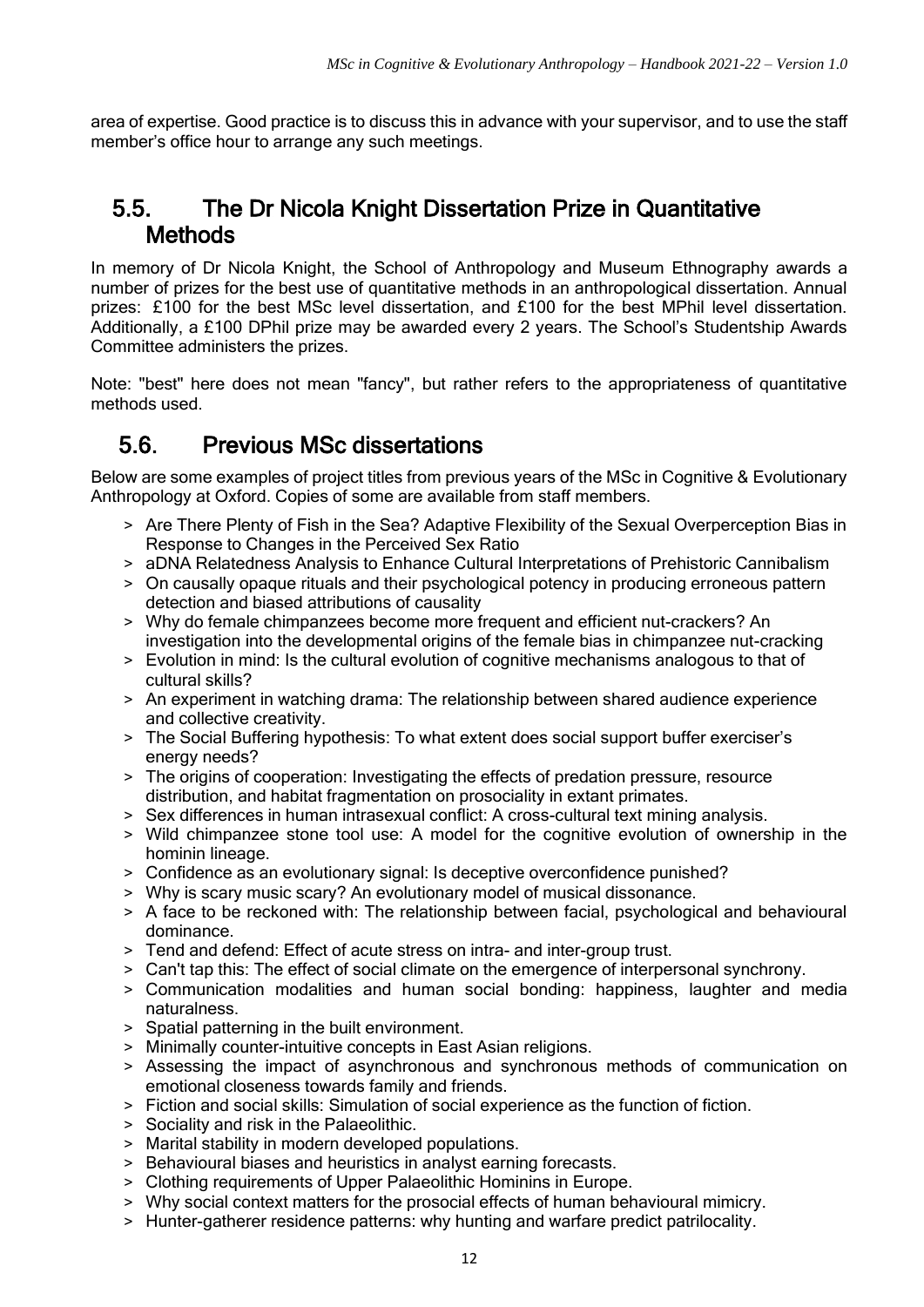- > Theory of mind and empathy in human adults.
- > High latitude *Homo*: good eyesight but poor social skills?

#### 6. The Examination Conventions & Process

The MSc in Cognitive & Evolutionary Anthropology is examined through three timed-essay exams and a dissertation. The timed-essays are for Principles of Evolution and Behaviour, Evolution and Human Behaviour and Mind and Culture. The timed-essay exams each consist of nine questions from which two answers (each up to 2,500 words) need to be written and uploaded within a week of the release of the exam. All exam scripts will be run through Turnitin on submission and the Turnitin reports will be made available to the examiners. Further details regarding Turnitin can be found [here](https://help.it.ox.ac.uk/turnitin#collapse2136236) and on plagiarism [here.](https://www.google.com/url?q=https://www.ox.ac.uk/students/academic/guidance/skills/plagiarism&sa=D&source=editors&ust=1632749425961000&usg=AOvVaw0-F4rR9CTahzRz3xS19Dqv)

The methods, procedures, criteria and other relevant details relating to examination are detailed in depth in the **Examination Conventions** for the degrees. The [Examination Conventions](https://www.anthro.ox.ac.uk/examination-conventions-and-marking-criteria) are the formal record of the specific assessment standards for the course or courses to which they apply. They set out how your examined work will be marked and how the resulting marks will be used to arrive at a final result and classification of your award. They include information on: marking scales, marking and classification criteria, scaling of marks, progression, resits, use of viva voce examinations, penalties for late submission, and penalties for over-length work. You are strongly advised to read these to ensure that you are completely familiar with their content. They provide all the necessary information regarding the way the degree is assessed, submission dates, etc., and include the Marking Criteria for each examined element of the degree. More informal guidance is provided below.

#### 6.1. The examination process

Examination for the degree has three main components:

1. A take-home examination on the Quantitative Methods in the Human Sciences course is released to candidates no later than Friday of eighth week, Michaelmas Term.

2. As indicated above, examination arrangements for Principles of Evolution and Behaviour, Evolution and Human Behaviour, and Mind & Culture are pending formalisation and you will be notified shortly. Each of these examinations requires you to write essay answers.

3. You will complete a research dissertation on a topic of cognitive and evolutionary significance, involving quantitative analysis of data, and of not more than 15,000 words in length. This is submitted at the end of August (see above for details). There is no leeway on the word limit of the dissertations, which will be strictly enforced. Students will be required to submit an electronic copy of their dissertation, and this may be used to check word counts.

The exam papers contribute 2/3 of your final mark, the dissertation contributes the remaining 1/3. All assessed components are independently and anonymously marked by two internal examiners and moderated by an external examiner. Please note: In order to be awarded the MSc degree in Cognitive & Evolutionary Anthropology candidates have to pass every element of the degree. If they fail any of the exam papers or the dissertation, they cannot be awarded the degree. In this situation, they may arrange to re-sit/re-submit the failing element within one year and be re-examined on that element.

For administrative enquiries about examinations, please contact [examinations@anthro.ox.ac.uk](mailto:examinations@anthro.ox.ac.uk)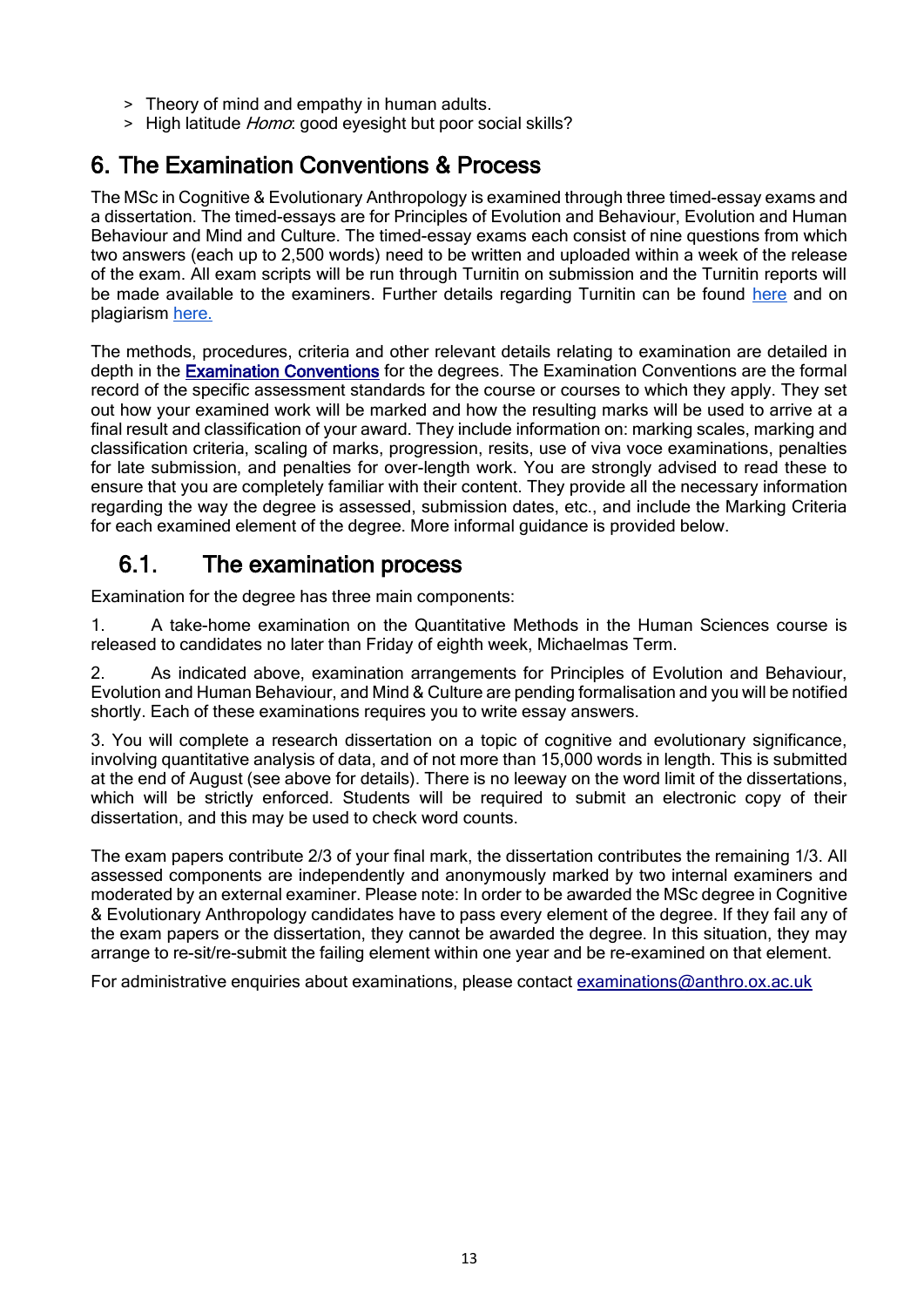#### 7. Background Reading

These books are relevant to the MSc course as a whole. You will also be provided with lists of books and papers that are specifically relevant to the different papers that you take.

Asma, S.T. & Gabriel, R. 2019, The emotional mind: the affective roots of culture and cognition. Cambridge, MA: Harvard University Press.

Boyd, R. & Silk, J. B. (2017) How humans evolved (8th ed.). New York, NY: W.W. Norton.

Damasio, A. (2018) The strange order of things: Life, feeling, and the making of cultures. New York, NY: Vintage.

Davies, N. B., Krebs, J.R. & West, S. A. (2012) An introduction to behavioural ecology. (4<sup>th</sup> ed.). Sussex, UK: Wiley-Blackwell.

Diez, D.M., Barr, C.D. & Çetinkaya-Rundel, M. (2019) OpenIntro Statistics (4<sup>th</sup> ed.). Available: <https://www.openintro.org/book/os/>

Futuyma, D., Kirkpatric D. (2017). Evolution. (4<sup>th</sup> ed.). Sunderland, MA: Sinauer

Henke, W., Tattersall, I., Editors (2015) Handbook of paleoanthropology (2<sup>nd</sup> ed.). Heidelberg: **Springer** 

Henrich, J. (2015) The secret of our success: How culture is driving human evolution, domesticating our species, and making us smart. Princeton, NJ: Princeton University Press.

Hrdy, S. (2009) Mothers and others: The evolutionary origins of mutual understanding. Cambridge, MA: Harvard University Press.

Laland, K, & Brown, G. (2011) Sense and nonsense: Evolutionary perspectives on human behaviour (2<sup>nd</sup> ed.). Oxford, UK: Oxford University Press.

Lewin, R. & Foley, R.A. (2004) Principles of human evolution. (2<sup>nd</sup> ed.). Oxford, UK: Blackwell Publishing.

Muller, M.N., Wrangham, R.W. & Pilbeam, D.R. (2017) Chimpanzees and human evolution. Cambridge, MA: Harvard University Press.

Ridley, M. (2004) Evolution. (3<sup>rd</sup> ed.). Boston: Blackwell Scientific Publications.

Sapolsky, R. (2017) *Behave: The biology of humans at our best and worst*. New York, NY: Penguin Press.

Tomasello, M. (2019) *Becoming human: A theory of ontogeny*. Cambridge, MA: Belknap.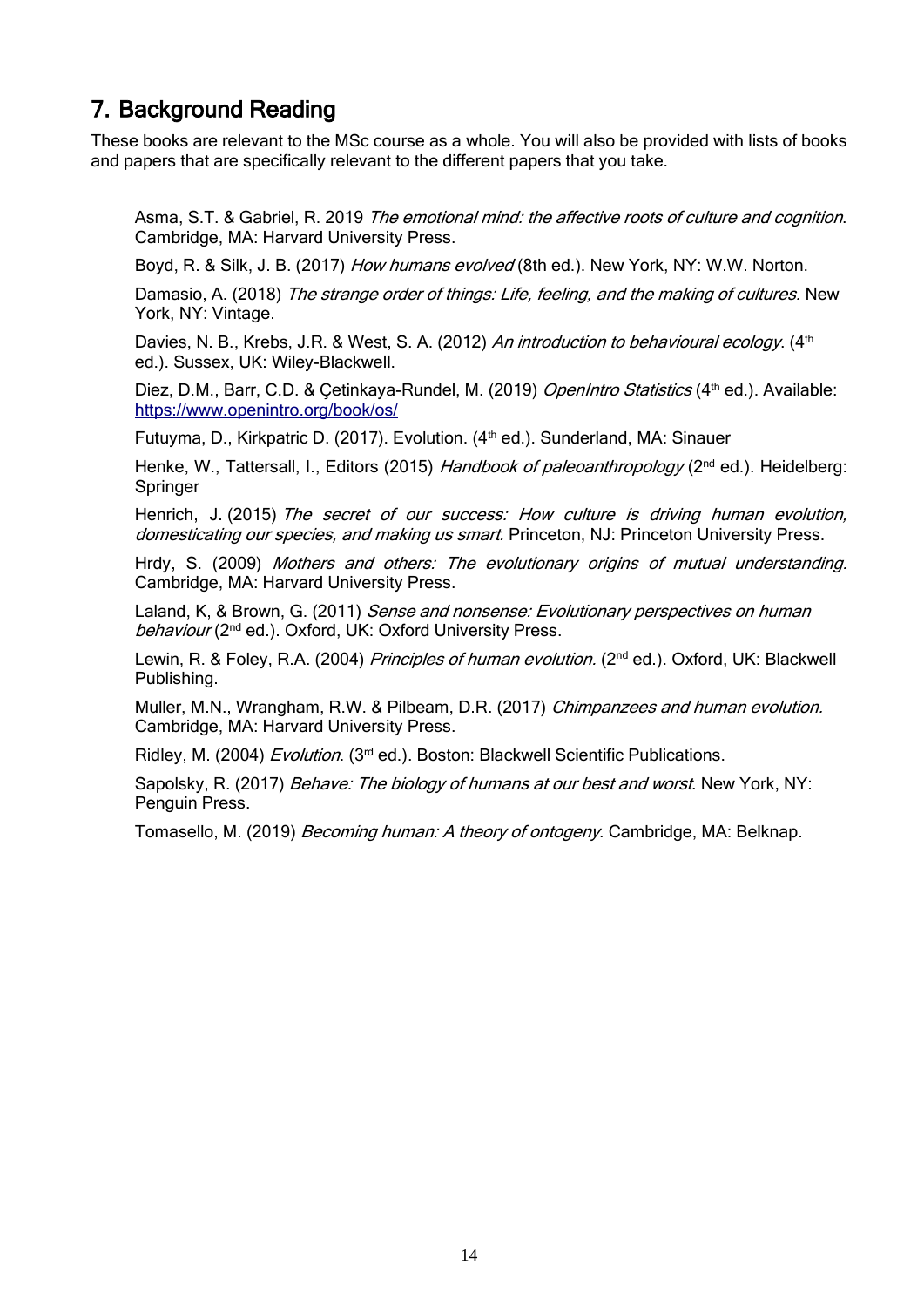## 8. Beyond CEA: Oxford, Organizations and Events

The MSc is a research level degree, so you will get most out of it by involving yourself as much as possible in the activities at the sharp end of research in cognitive and evolutionary anthropology. A good way to do this is to join national or international societies and attend their conferences, as well as attending seminars and other events relevant to the course that are available in Oxford (you can attend any lecture or public seminar in the University). Many of these societies have special student rates. This is a great way to hear about the latest research and also meet academics in the field. Many PhD and other opportunities arise by making contact with researchers you may be interested in working with at conferences, seminars and other events.

Travel grants may be available from either your College or the society hosting the meeting (provided you are a member) to attend some of these conferences, but you usually have to be giving a talk or presenting a poster. Check with your College or on the websites of the organisations for details of these grants.

Some of the organisations that you may be interested in joining - and their conferences - are listed below.

[American Anthropological Association \(AAA\)](https://www.americananthro.org/)

[Association for Psychological Science](https://www.psychologicalscience.org/)

[Association for the Study of Animal Behaviour \(ASAB\)](https://www.asab.org/)

[Cognitive Science Society](https://cognitivesciencesociety.org/)

[Cultural Evolution Society \(CES\)](https://culturalevolutionsociety.org/)

[European Federation for Primatology](https://www.efp-primatology.com/) The European Federation of Primatology organises a bi-annual meeting.

[European Human Behaviour and Evolution Association \(EHBEA\)](https://www.cambridge.org/core/membership/ehbea)

[European Society for the Study of Human Evolution](https://www.eshe.eu/)

[Human Behaviour and Evolution Society \(HBES\)](https://www.hbes.com/)

#### [International Primatological Society](http://www.internationalprimatologicalsociety.org/)

The International Primatological Society was created to encourage all areas of non-human primatological scientific research. It organises a bi-annual meeting. The next meeting will happen in Ecuador, Quito, in January 2022.

#### [National Council for Research Methods](https://www.ncrm.ac.uk/)

NCRM has a good collection of internet-based statistics resources, and runs advanced training courses (for which they sometimes provide bursaries).

#### [Society for Anthropological Sciences \(SASci\)](https://anthropologicalsciences.blogspot.com/)

See also the multi-disciplinary organization, Society for Applied Anthropology, [https://www.appliedanthro.org](https://www.appliedanthro.org/)

[Society for Research in Child Development \(SRCD\)](https://www.srcd.org/)